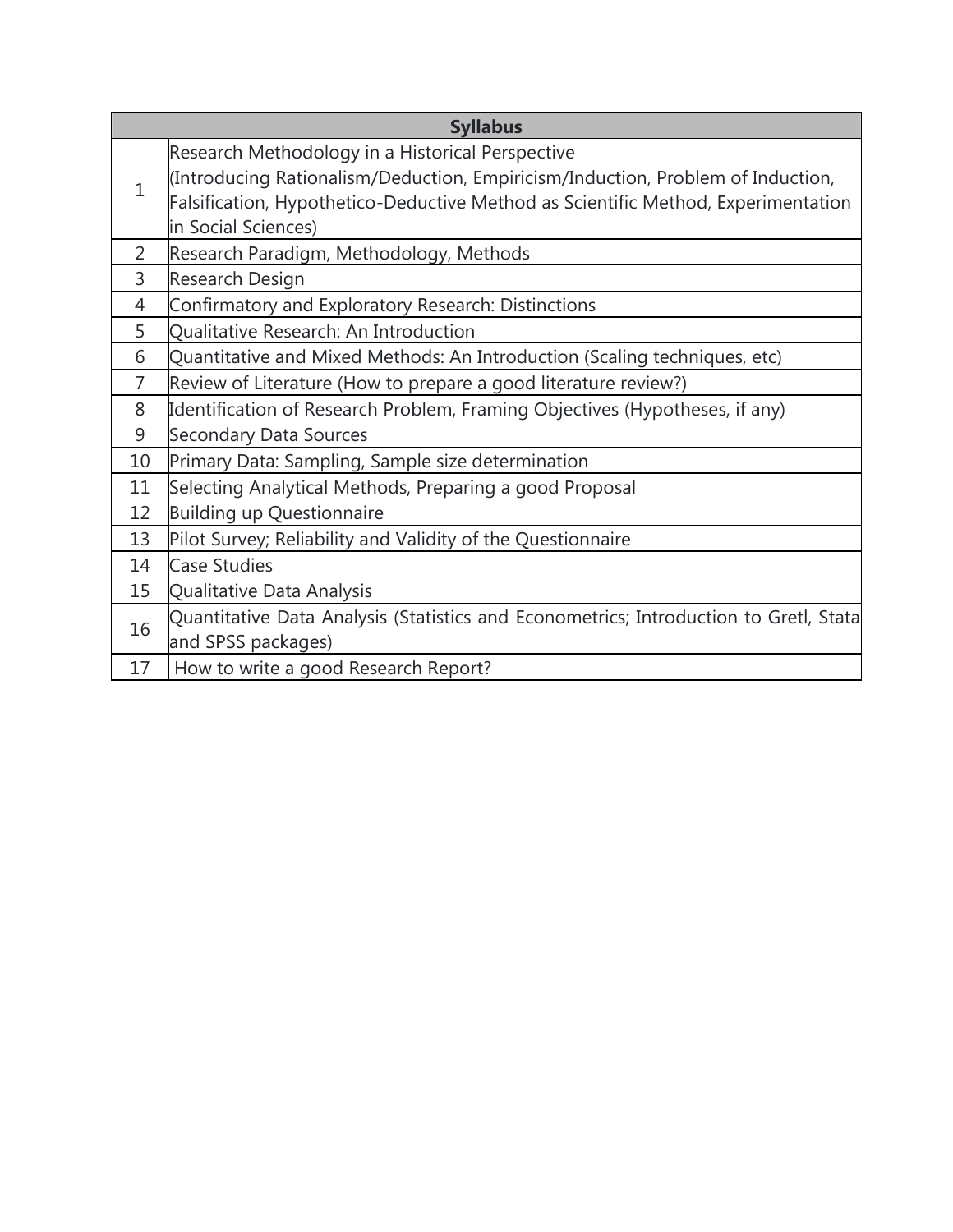|                | <b>Program Schedule</b> |                                       |           |                                                                           |  |  |  |
|----------------|-------------------------|---------------------------------------|-----------|---------------------------------------------------------------------------|--|--|--|
| SI. No         | <b>Date</b>             | <b>Resource Person</b>                |           |                                                                           |  |  |  |
| $\mathbf{1}$   |                         | 06.01.2020 Dr Vijayamohanan<br>Pillai |           | <b>VMFormer Professor, CDS</b>                                            |  |  |  |
| 2              |                         | 09.01.2020 Prof D Narayana            |           | <b>DN</b> Former Director, GIFT                                           |  |  |  |
| $\overline{3}$ |                         | 13.01.2020 Dr Vijayamohanan<br>Pillai |           | <b>VM</b> Former Professor, CDS                                           |  |  |  |
| 4              |                         | 16.01.2020 Dr Cherian Samuel          | <b>CS</b> | Lead Evaluation Officer<br>The World Bank (MIGA)                          |  |  |  |
| 5              |                         | 20.01.2020 Prof Guilhem Fabre         |           | GF Paul Valéry University, France                                         |  |  |  |
| 6              |                         | 22.01.2020 Dr Vijayamohanan<br>Pillai |           | <b>VM</b> Former Professor, CDS                                           |  |  |  |
| $\overline{7}$ | 29.01.2020              | <b>Prof Gabriel Simon</b><br>Thattil  |           | <b>GS Director, IQAC</b>                                                  |  |  |  |
| 8              |                         | 30.01.2020 Prof P Sanal Mohan         |           | <b>SMICHR</b>                                                             |  |  |  |
| 9              |                         | 12.02.2020 Prof M A Oommen            |           | Former Chairman of the 4th State Finance<br><b>MACommission of Kerala</b> |  |  |  |
| 10             | 13.02.2020 Pillai       | Dr Vijayamohanan                      |           | <b>VM</b> Former Professor, CDS                                           |  |  |  |
| 11             | 19.02.2020 Pillai       | Dr Vijayamohanan                      |           | <b>VMFormer Professor, CDS</b>                                            |  |  |  |
| 12             |                         | 20.02.2020 Prof K J Joseph            | KJ.       | Director, GIFT                                                            |  |  |  |
| 13             | 26.02.2020 Pillai       | Dr Vijayamohanan                      |           | <b>VMFormer Professor, CDS</b>                                            |  |  |  |
| 14             |                         | 27.02.2020 Prof Mala Ramanathan       |           | MR Professor, SCTIMST                                                     |  |  |  |
| 15             | 05.03.2020 Pillai       | Dr Vijayamohanan                      |           | <b>VM</b> Former Professor, CDS                                           |  |  |  |
| 16             |                         | 11.03.2020 Dr Mohanakumar             |           | MKIDS, Jaipur                                                             |  |  |  |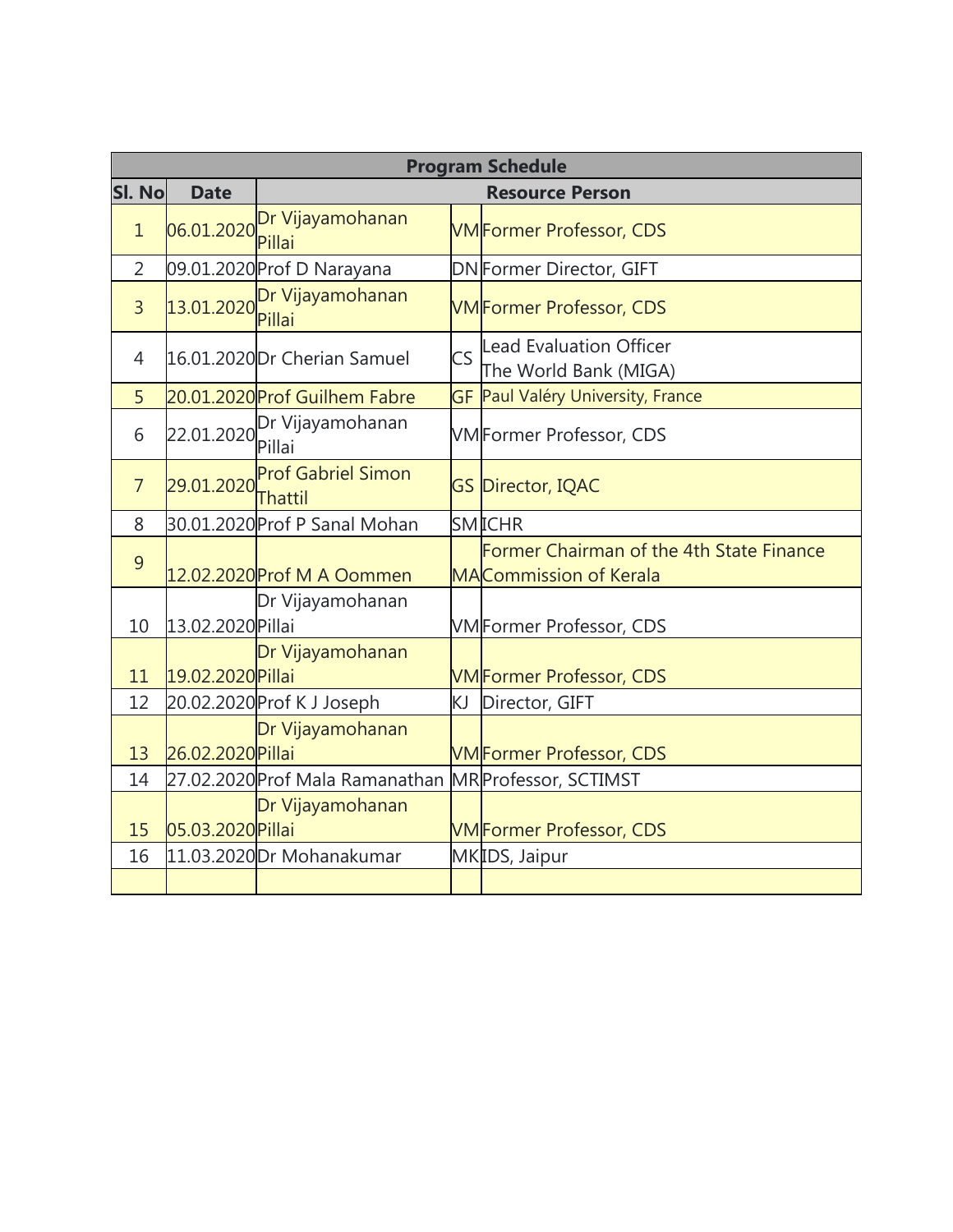|                                      | <b>List of participants</b> |         |                                                                                                                                                               |                                     |  |  |
|--------------------------------------|-----------------------------|---------|---------------------------------------------------------------------------------------------------------------------------------------------------------------|-------------------------------------|--|--|
| <b>S1.</b><br>$\mathbf{N}\mathbf{o}$ | Name                        | Program | Topic                                                                                                                                                         | University                          |  |  |
| 1                                    | Adithya V.K.                | PhD     | Sustainable Agricultural Practices in Kerala: A<br>Study on Integrated Farming                                                                                | University of<br>Kerala             |  |  |
| $\overline{c}$                       | Akhina Balu P               | PhD     | Marketing of green homes: social implication and University of<br>business opportunity                                                                        | Kerala                              |  |  |
| $\overline{3}$                       | Ala Rajani V G PhD          |         | Developing an Experiential Learning Model in<br>Commerce for Enhancing Interest, Achievement<br>and Critical Thinking of Higher Secondary<br>School Students. | University of<br>Kerala             |  |  |
| $\overline{4}$                       | Alex Louis                  | PhD     | Micro Finance & Taxation                                                                                                                                      | Bharathidasan<br>University, Trichy |  |  |
| 5                                    | Anjaly R                    | PhD     | Problems and Challenges of Export Industry in<br>Kerala                                                                                                       | University of<br>Kerala             |  |  |
| 6                                    | Anjana B.S.                 | PhD     | Time Utilization Pattern of Women in Kerala<br>with special reference to Unpaid Labour                                                                        | University of<br>Kerala             |  |  |
| $\overline{7}$                       | Aparna merin<br>mathew      | PhD     | Risk Management in the Agriculture Sector with<br>special reference to Kerala.                                                                                | University of<br>Kerala             |  |  |
| 8                                    | Aria Mol.S                  | PhD     | Enhancing awareness on renewable energy<br>management and sustainable development using<br>multimedia learning package among secondary<br>school students     | University of<br>Kerala             |  |  |
| $\overline{9}$                       | Arya S                      | PhD     | Health Effects of Women Empowerment: A<br>Comparative Study of Selected Vulnerable<br>Communities in Kerala                                                   | University of<br>Kerala             |  |  |
| 10                                   | Athira kv                   | PhD     | Addressing Women Issues in Kerala: A Study of<br>Political and Non - Political Organisations                                                                  | University of<br>Kerala             |  |  |
| 11                                   | Bhavanamol R                | PhD     | Capabilities of Disabled Youth in<br>Kerala: Evaluation using Developmental Assets<br>Framework                                                               | University of<br>Kerala             |  |  |
| 12                                   | Chandini S<br>Gopi          | PhD     | Revenue Mobilization in Kerala: A Prognosis of<br>Capacity Imperatives Through the Lens of<br>Potential.                                                      | University of<br>Kerala             |  |  |
| 13                                   | Deepthi M K                 | PhD     | Developing an Edugraphics Instructional<br>material for learning History of English<br>Literature for students at Undergraduate Level                         | University of<br>Kerala             |  |  |
| 14                                   | Devi Krishna V PhD          |         | Impact of Digital Banking on Customer<br>Satisfaction and Business Performance                                                                                | University of<br>Kerala             |  |  |
| 15                                   | Dhanya.G.S                  | PhD     | Consumer behaviour of NRI households in                                                                                                                       | University of                       |  |  |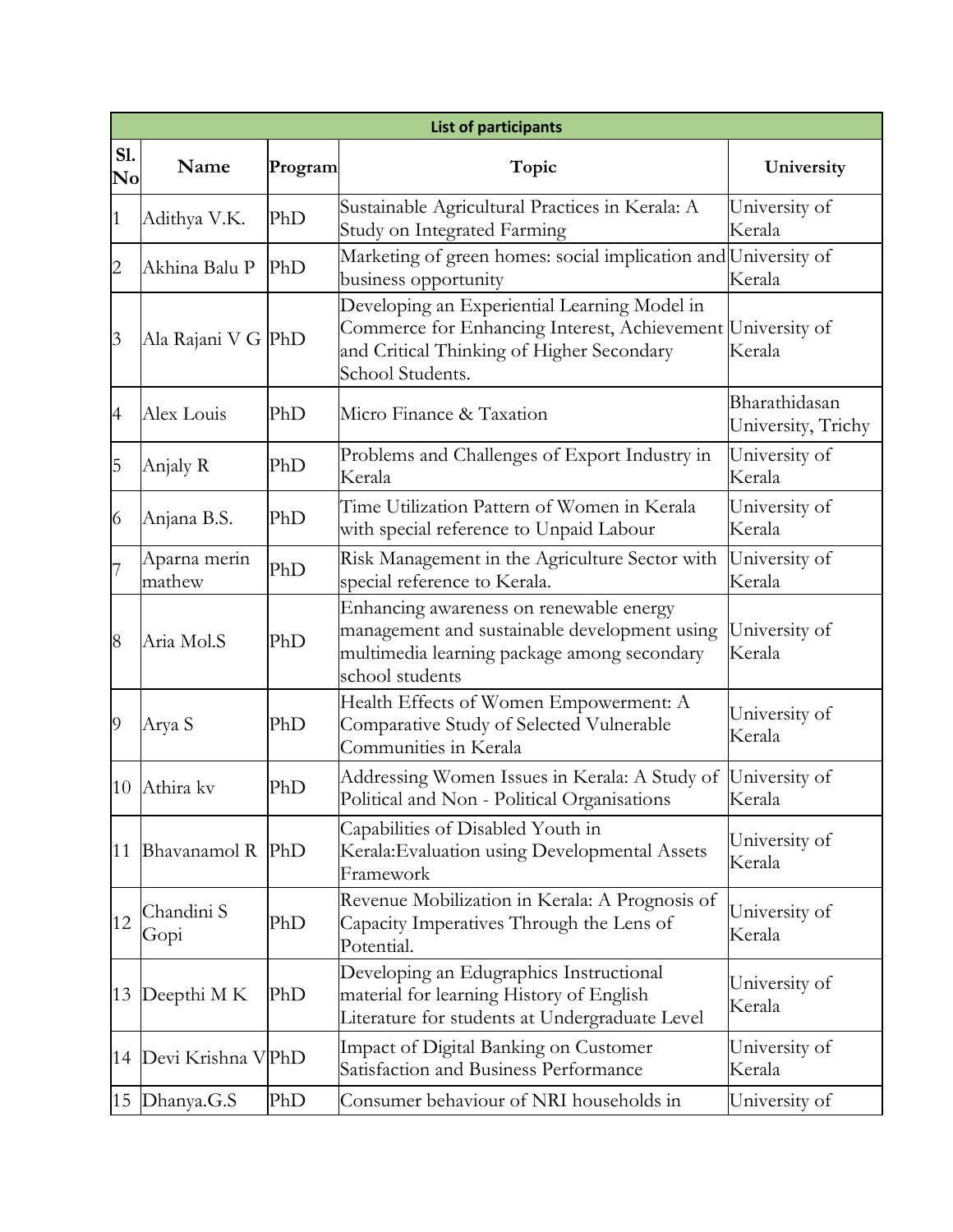|    |                     |     | kerala                                                                                                                                                           | Kerala                                       |
|----|---------------------|-----|------------------------------------------------------------------------------------------------------------------------------------------------------------------|----------------------------------------------|
| 16 | Dinesh S.           | PhD | Bullying Victimization In Early Years And It<br>Influence On Select Form Of Aggressive<br>Behavior Social Withdrawal Among Teenagers<br>With Behavioral Problem  | University of<br>Kerala                      |
| 17 | Gauri L.            | PhD | E-Business Models- Opportunities and<br>Challenges for MSME Sector                                                                                               | University of<br>Kerala                      |
| 18 | Gayathri J J        | PhD | Cochlear Implantation and Quality of Life<br>Among Hearing Impaired in Kerala                                                                                    | University of<br>Kerala                      |
| 19 | Gopika C G          | PhD | An assessment of the digital payment system in<br>India - A status analysis                                                                                      | University of<br>Kerala                      |
| 20 | Jisha Gopi          | PhD | <b>Challenges of Nascent Entrepreneurs</b>                                                                                                                       | APJ Abdulkalm<br>Technological<br>University |
| 21 | Kavitha Gopan<br>В  | PhD | Investment Management and Tax Planning in<br>Financial Decision Making- A Study on<br><b>Individual Investorss</b>                                               | University of<br>Kerala                      |
| 22 | Kavitha S.          | PhD | Legislative Reforms and Ease of Doing business<br>Assessment on The Impact on MSME Sector of<br>Kerala.                                                          | University of<br>Kerala                      |
| 23 | Lekha Kasmir        | PhD | Empowerment through self- employment: A<br>Kerala Perceptive                                                                                                     | University of<br>Kerala                      |
| 24 | Nandu C J           | PhD | Consumer Behaviour and Environment Quality                                                                                                                       | University of<br>Kerala                      |
| 25 | Nayana<br>Prabhash  | PhD | Infrastructure Support Systems and Ease of<br>Doing Business in Kerala                                                                                           | University of<br>Kerala                      |
|    | 26 Nima Ravi        | PhD | Critical Success Factors of Social<br>Entrepreneurship                                                                                                           | APJ Abdulkalm<br>Technological<br>University |
| 27 | Noufal N            | PhD | Prospects and Problems of Social<br>entrepreneurship in Kerala                                                                                                   | University of<br>Kerala                      |
| 28 | P Rohini<br>Krishna | PhD | Organizational Culture and its effect on<br>Employee Engagement in the IT Industry of<br>Kerala - a Study using OCTAPACE Profiling                               | M G University                               |
| 29 | Parvathy P S        | PhD | Social Responsibility of Non-Corporate<br>Enterprises in Kerala- An Evaluation                                                                                   | University of<br>Kerala                      |
| 30 | Pradeep R V         | PhD | Role of Performance Approach Orientation in<br>the relationship between Cognitive Self-<br>management and scholastic performance of<br>Secondary School Students | University of<br>Kerala                      |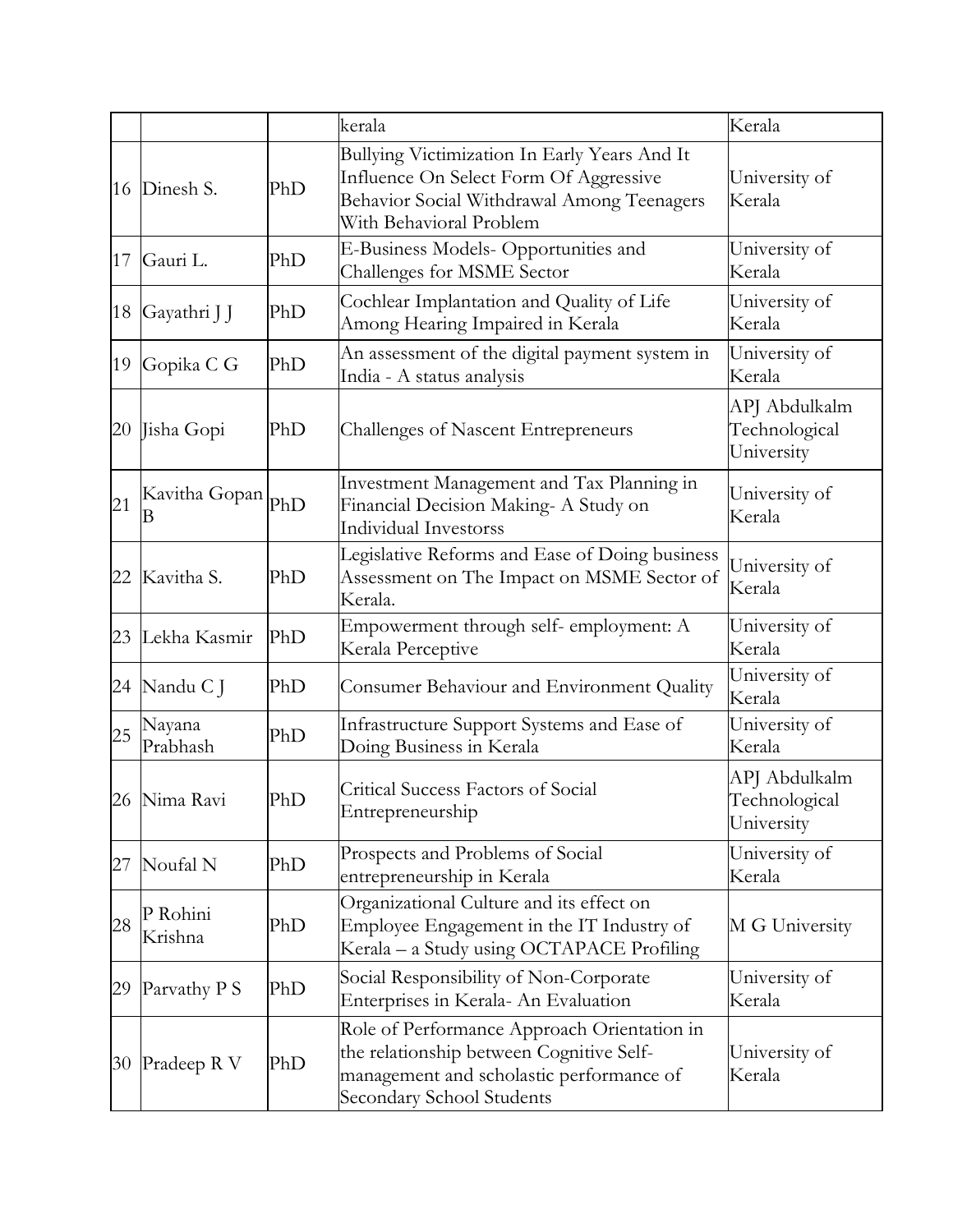|    | 31 Prayaga M.A         | PhD | Role of Police in Disaster Management: A Study<br>of Kerala                                                                                                            | University of<br>Kerala                                             |
|----|------------------------|-----|------------------------------------------------------------------------------------------------------------------------------------------------------------------------|---------------------------------------------------------------------|
|    | 32 Priya U.V           | PhD | Development of A Yoga Integrated Instructional<br>Package for Enhancing Select Life Skills of<br><b>Student Teachers</b>                                               | University of<br>Kerala                                             |
|    | 33 Rani A K            | PhD | Trauma and Resilience: A Social Work<br>Intervention with Sexually Abused Children in<br>Ernakulam District                                                            | Martin Luther<br>Christian<br>University,<br>Shillong,<br>Meghalaya |
|    | 34 Renjitha T          | PhD | <b>Employee Retention Strategies in Private</b><br>Hospitals                                                                                                           | University of<br>Kerala                                             |
| 35 | Reshma<br>Rajeevan     | PhD | Strategies for Urban Poverty Alleviation in<br>Kerala: Role of Public Policy, Human Capital<br>and Social Capital                                                      | University of<br>Kerala                                             |
| 36 | Rubsana N<br>Beegum    | PhD | Capabilities Approach to Educational Poverty: A<br>Study among Women in Marine Fishing<br>Communities of Kerala                                                        | University of<br>Kerala                                             |
| 37 | Shameer T              | PhD | A Study on Talent Management with Special<br>Reference to IT Sector In Kerala                                                                                          | University of<br>Kerala                                             |
| 38 | Sherine Fredy          | PhD | Fintech: Revitalising the Indian Banking<br>Ecosystem                                                                                                                  | University of<br>Kerala                                             |
| 39 | Shinoj<br>Sasidharan   | PhD | Nepal's Relations with India and China: Views<br>and Perspectives from Civil and Political<br>Societies                                                                | University of<br>Kerala                                             |
| 40 | Shiyas I S             | PhD | Role and Effectiveness of Consumer Grievance<br>Redressal Mechanism in Indian Insurance Sector                                                                         | University of<br>Kerala                                             |
|    | 41 Simi M              | PhD | Effectiveness of ASSURE Model in Ecology on<br>Scientific Reasoning, Metastrategic Knowledge   University of<br>and Achievement of Higher Secondary School<br>Students | Kerala                                                              |
| 42 | Sinimol J S            | PhD | Stress Management Among College Students in<br>Kerala                                                                                                                  | University of<br>Kerala                                             |
| 43 | Smitha K S             | PhD | Developing A Successive Approximation Model<br>Based E-Learning Package for Higher Secondary<br>School Students to Enhance Their Achievement<br>and Life Skills.       | University of<br>Kerala                                             |
| 44 | Sofia Ahmed<br>Sait    | PhD | Quality Management in Primary health centres in University of<br>Kerala                                                                                                | Kerala                                                              |
| 45 | Sooriya C<br>Thengamam | PhD | Ideology and politics in coalitions : A case study<br>of Communist Party of India in coalition fronts                                                                  | University of<br>Kerala                                             |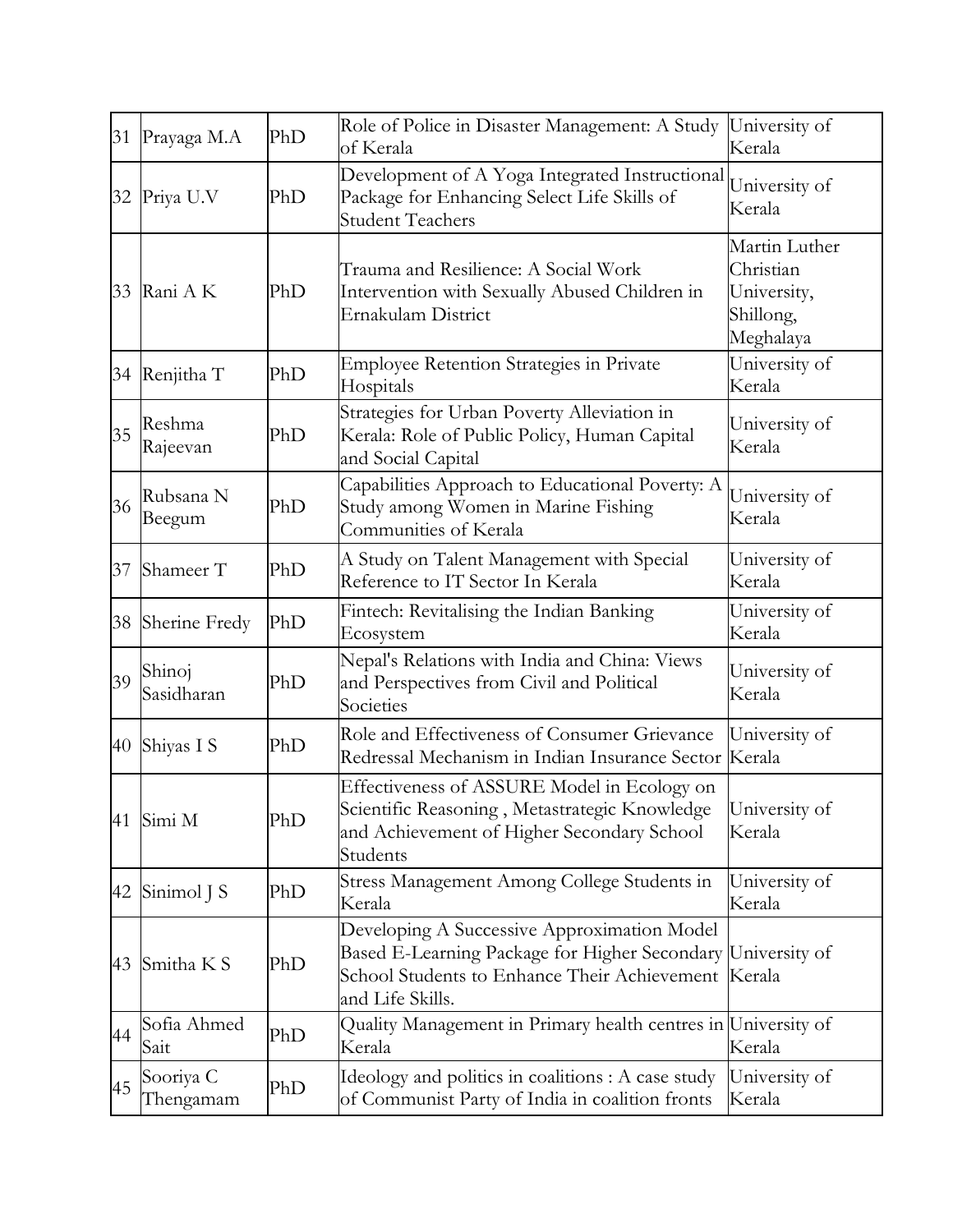|    |                              |       | of Kerala                                                                                                                                        |                         |
|----|------------------------------|-------|--------------------------------------------------------------------------------------------------------------------------------------------------|-------------------------|
| 46 | Soumya. G.S                  | PhD   | <b>Empowerment of Rural Mass Through</b><br>Government Interaction: A Study of Kerala                                                            | University of<br>Kerala |
| 47 | Sreekrishnan.P               | PhD   | Construction of Portfolio: A Study with Special<br>Reference to Retail Investors in Kerala                                                       | University of<br>Kerala |
| 48 | Sruthi M                     | PhD   | Sectorial profitability of momentum strategies in<br>Indian equity market with special reference to<br>NSE                                       | University of<br>Kerala |
| 49 | Sumesh S P                   | PhD   | Effectiveness of Export promotional Measures<br>to service exporters                                                                             | University of<br>Kerala |
| 50 | Sumi S S                     | PhD   | Developing Instructional Strategies Based on<br>True Colours Personality Theory for Enhancing<br>English Language Skills of Prospective Teachers | University of<br>Kerala |
| 51 | Vidhu<br>Krishnan            | PhD   | Leadership and Motivational Practices in<br>Enterprises in Public and Private Sector-A<br>Comparative Study                                      | University of<br>Kerala |
| 52 | Anwar Shahid<br>P M          | MPhil | Locating India in the International Cybersecurity<br>Regime                                                                                      | M G University          |
| 53 | Arathi Aneesh<br>ΙK          | MPhil | Women Workers in Unorganized Sector with<br>Special Reference to SM Street in Kozhikode<br>District of Kerala                                    | University of<br>Kerala |
| 54 | Gopish G                     | MPhil | Behavioral Determinants of Taxation in Kerala                                                                                                    | University of<br>Kerala |
| 55 | Merin Mathew                 | MPhil | An Evaluation into the Role of Debt Relief<br>Commission on Addressing the Farm Distress in<br>Kerala.                                           | University of<br>Kerala |
| 56 | Gayathri<br>Ranjith          | PhD   |                                                                                                                                                  |                         |
| 57 | Muhlisa A                    | PhD   |                                                                                                                                                  |                         |
| 58 | Sereena A                    | PhD   |                                                                                                                                                  |                         |
| 59 | Rahul R Kurup PhD            |       |                                                                                                                                                  |                         |
| 60 | Vishnu S<br>Kumar            | PhD   |                                                                                                                                                  |                         |
| 61 | Anjali B                     | MPhil |                                                                                                                                                  |                         |
| 62 | Sr Rosy C P                  | MPhil |                                                                                                                                                  |                         |
| 63 | Aswani Thampi <sup>phD</sup> |       |                                                                                                                                                  |                         |
| 64 | Mary Lydia                   | PhD   |                                                                                                                                                  |                         |
| 65 | Udayakumar M PhD             |       |                                                                                                                                                  |                         |